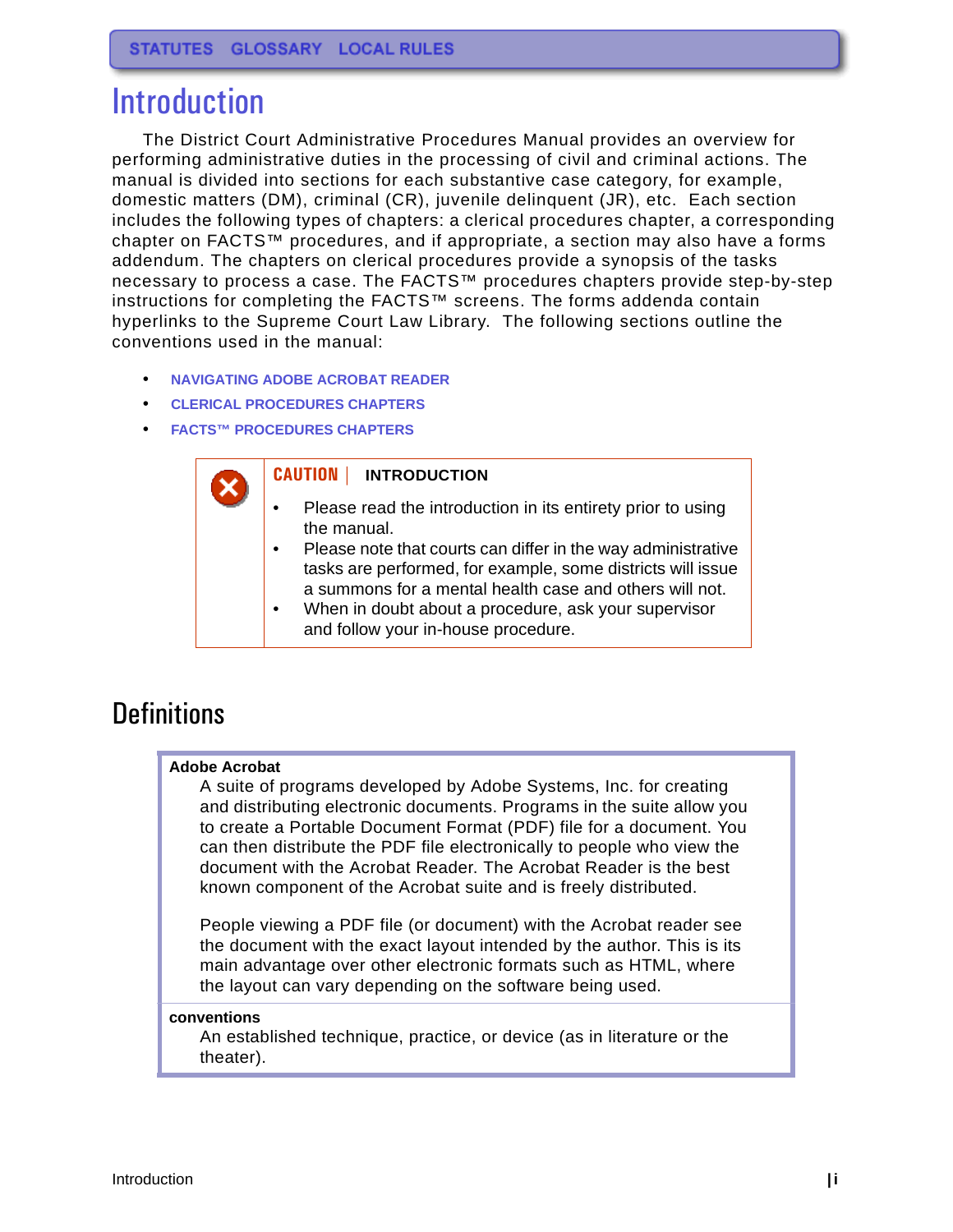#### **interface**

An interface is a set of commands or menus through which a user communicates with a program. A command-driven interface is one in which you enter commands. A menu-driven interface is one in which you select command choices from various menus displayed on the screen.

#### **GUI (graphical user interface)**

A program interface that takes advantage of a computer's graphics abilities to make it easier to use.

#### **hyperlink**

An element in an electronic document that links to another place in the same document or to an entirely different document. Typically, you click on the hyperlink to follow the link.

#### **populate**

Data that FACTS™ automatically enters as a result of data entry or programming.

# <span id="page-1-0"></span>Section 1-1: Navigating Adobe Acrobat Reader

#### **TOOLBAR**



**Figure 1-1.1:** Toolbar

| $\mathbf 0$ | <b>First Page</b>     | Navigates to first page                                |
|-------------|-----------------------|--------------------------------------------------------|
| ❷           | <b>Previous Page</b>  | Navigates to previous page                             |
| ❸           | <b>Next Page</b>      | Navigates to next page                                 |
| Ø           | <b>Last Page</b>      | Navigates to last page                                 |
| Θ           | <b>Back button</b>    | Navigates back to last place                           |
| 0           | <b>Forward button</b> | Navigates forward                                      |
|             | Find                  | Brings up find dialog box that can search for<br>words |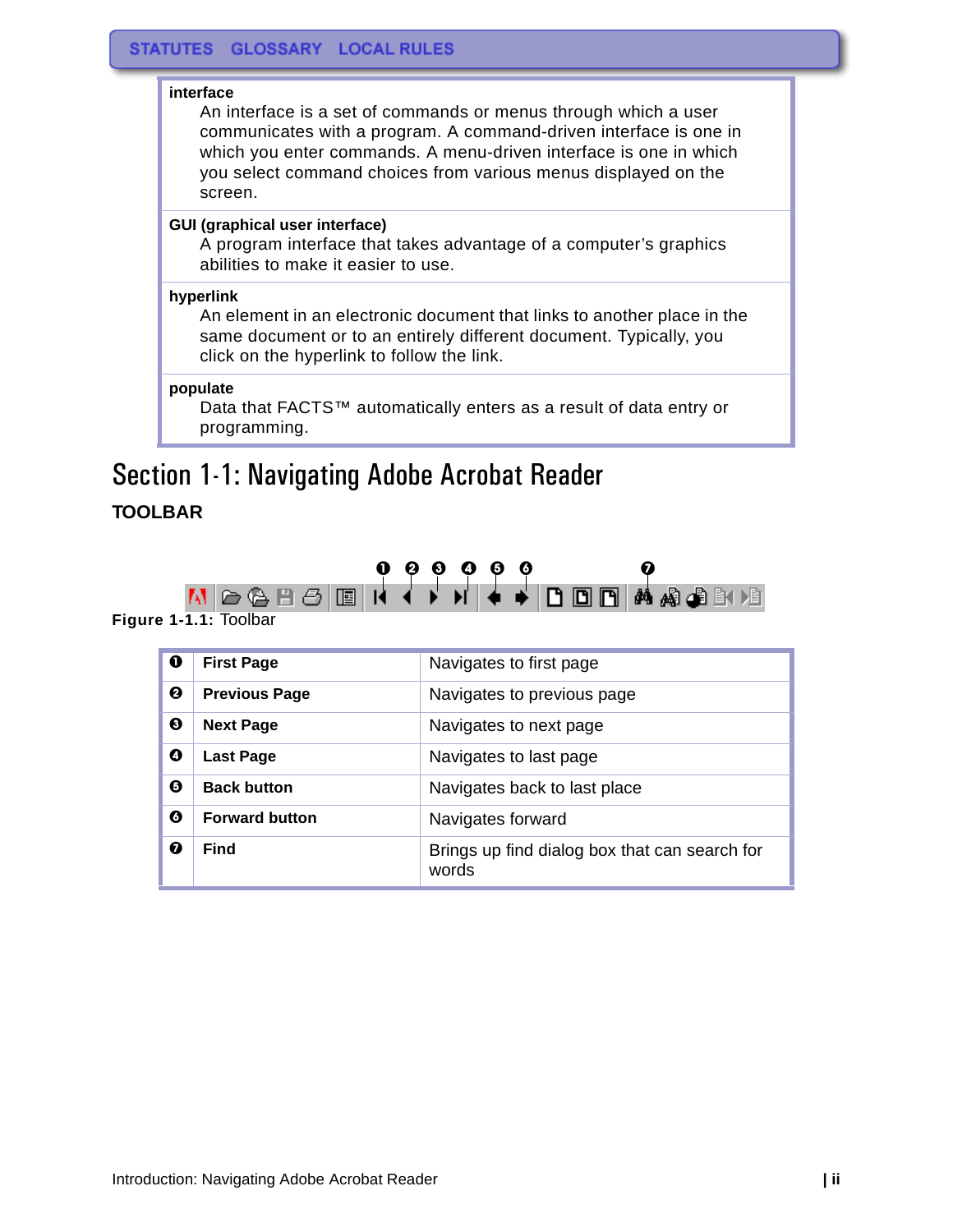

#### **Figure 1-1.2:** Bookmarks

| O | <b>Minus</b> | Click on the minus to contract the list of book-<br>marks.                                                                                                       |  |  |  |  |  |  |
|---|--------------|------------------------------------------------------------------------------------------------------------------------------------------------------------------|--|--|--|--|--|--|
| ค | <b>Plus</b>  | Click on the plus sign to expand the list of<br>bookmarks you see                                                                                                |  |  |  |  |  |  |
| ଈ |              | You can click on a bookmark to go to the<br>$\bullet$<br>highlighted section, or<br>highlight the bookmarks with the arrow<br>$\bullet$<br>keys and press ENTER. |  |  |  |  |  |  |



### <span id="page-2-0"></span>Section 1-2: Clerical Procedures Chapters

The clerical procedures chapters provide a synopsis of the tasks necessary to process a case. The first box in each chapter contains subtopics that the chapter will cover. See **[\(FIGURE: 1-2.1\)](#page-2-1)**. The blue items bulleted are hyperlinks that will take you to the specified section in the manual.

In the domestic relations section you will learn the clerical procedures for the following:

#### **0** • **DISSOLUTION OF MARRIAGE**

<span id="page-2-1"></span>**Figure 1-2.1:** Hyperlinks

|  | $\parallel$ 0 Hyperlink | Click to go to the section specified. |
|--|-------------------------|---------------------------------------|
|--|-------------------------|---------------------------------------|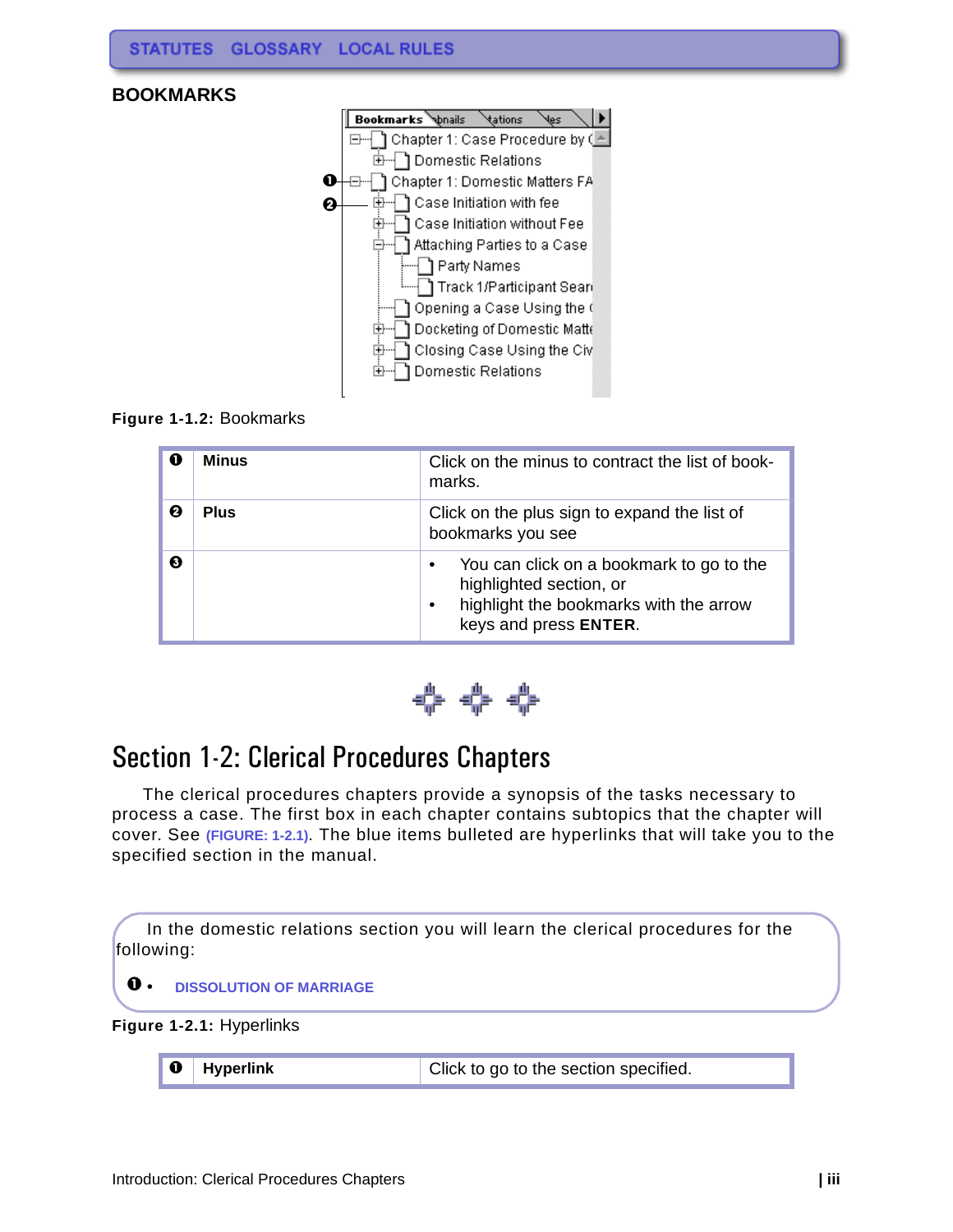#### **ICONS**

This manual uses the five icons listed below to denote information. For an explanation of the icons, please read the information that follows:



#### **Figure 1-2.2:** Icons

#### <span id="page-3-0"></span>**Clerical Duties Icon**

The mouse/keyboard icon indicates clerical duties. The duties will be listed in sequential order, see **[\(FIGURE: 1-2.3\)](#page-3-4)**.



#### <span id="page-3-4"></span>**Figure 1-2.3:** Clerical Duties Box

#### <span id="page-3-1"></span>**Caution Box Icon**

The caution symbol will provide warning or cautionary information. See **[\(FIGURE: 1-](#page-3-3) [2.4\)](#page-3-3)**.



#### <span id="page-3-3"></span>**Figure 1-2.4:** Caution Box

#### <span id="page-3-2"></span>**Money Symbol Icon**

**\$\$\$**-Three dollar signs indicate that a money or a financial transaction is involved.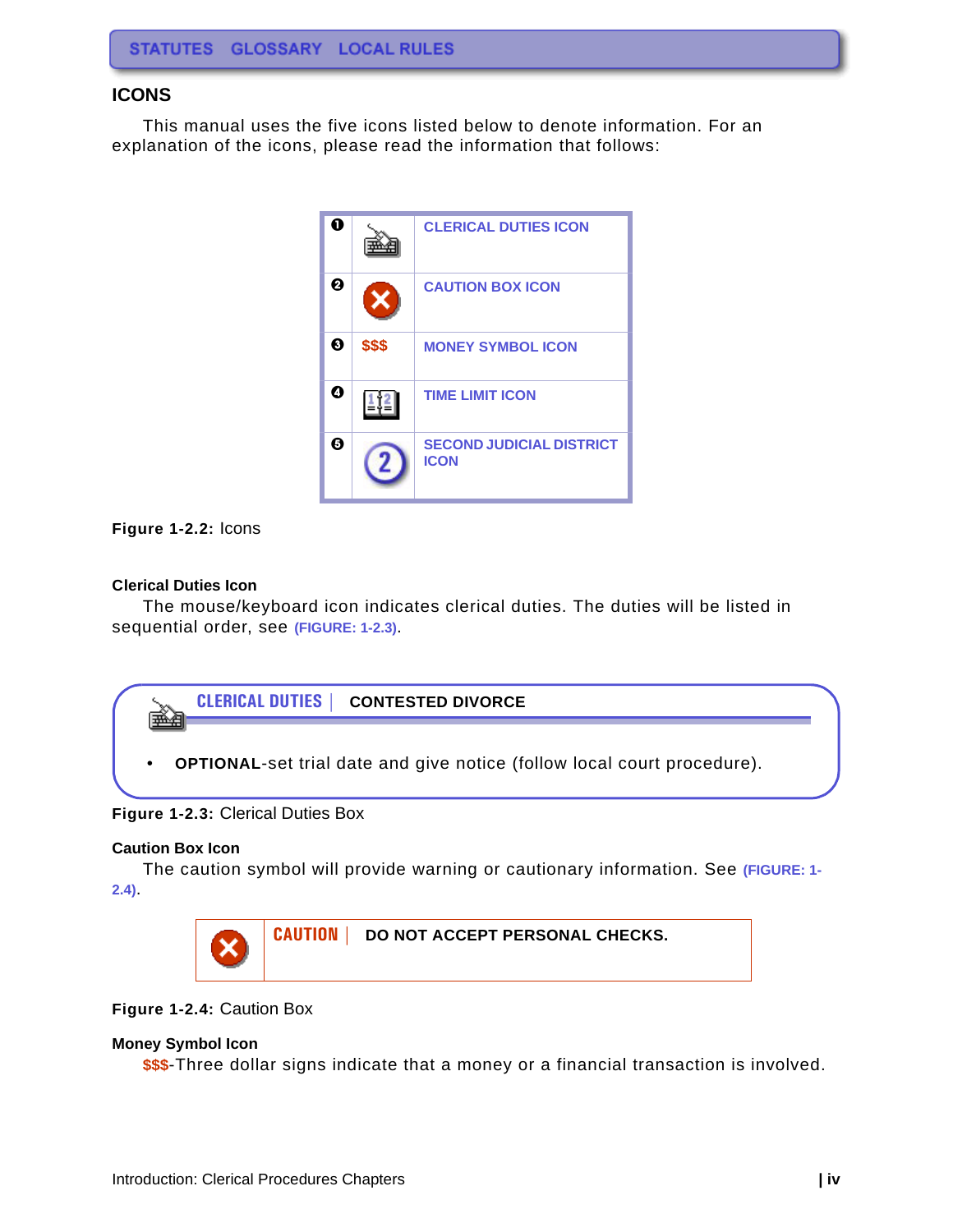#### <span id="page-4-0"></span>**Time Limit Icon**

The calendar page icon indicates time limit considerations. See **[\(FIGURE: 1-2.5\)](#page-4-1)**



#### <span id="page-4-1"></span>**Figure 1-2.5:** Time Limit Icon

#### **Second Judicial District Icon**

There is a special icon for the Second Judicial District. The Second, because of its case volume, has different procedures under specific circumstances. If a procedure differs in the Second, the manual will note the difference with the Second Judicial District icon. See **[\(FIGURE: 1-2.6\)](#page-4-2)**



<span id="page-4-2"></span>**Figure 1-2.6:** Second Judicial District Icon



### Section 1-3: Citation Format

The manual uses the following citation formats:

| <b>Forms</b> | • Children's Court Forms: CHILDREN'S COURT FORM 10- NMRA               |
|--------------|------------------------------------------------------------------------|
|              | Civil Forms: CIVIL FORM 4- NMRA<br>$\bullet$                           |
|              | <b>Criminal Forms: CRIMINAL FORM 9- NMRA</b><br>$\bullet$              |
|              | Domestic Relations Forms: DOMESTIC RELATION FORM 4A- NMRA<br>$\bullet$ |
|              |                                                                        |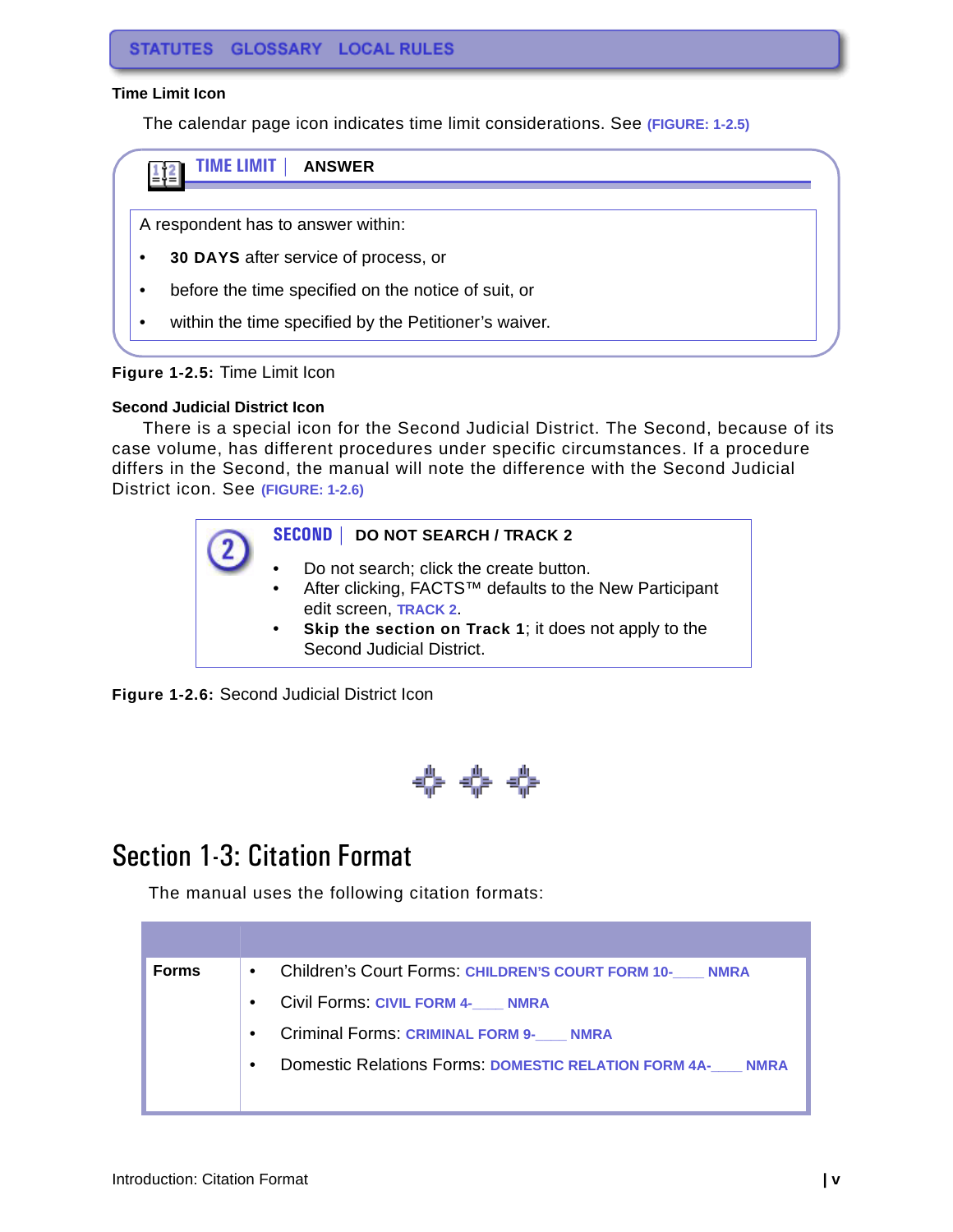|  |  | STATUTES GLOSSARY LOCAL RULES |
|--|--|-------------------------------|
|--|--|-------------------------------|

| <b>Rules</b>     | RULE __-____ NMRA             |
|------------------|-------------------------------|
| <b>Citations</b> | <b>NMSA 1978, § __-__-</b> __ |

Please note throughout the that manual uppercase blue text denotes a hyperlink, for example, **NMSA 1978, § 45-1-303**. Clicking on a hyperlink with a citation reference will take you to the New Mexico Supreme Court Law Library website where you may research the statute.



### Section 1-4: Hyperlinks

You can navigate through the manual via hyperlinks. The following list discusses the types of links used:

- Bookmarks work as hyperlinks.
- Menu bar
	- The Statutes link will take you to the website for the New Mexico Supreme Court Law Library.
	- The Glossary link will take you to Findlaw's legal dictionary. You can enter a word to be looked up.
	- The TOC link will take you to the table of contents.
	- The Index link will take you to the index.
- **BLUE TEXT**-With the exception of text in flowcharts, uppercase blue text indicates a hyperlink. You can access the statutes via the New Mexico Supreme Court Law Library website. Click on the "Statutes" link to access the New Mexico Statutes Annotated.
- Table of Contents-All the entries in the table of contents function as links as well.
- Cross-References function as links. Instructions for using cross-reference links follow.

#### **Cross Reference Example**

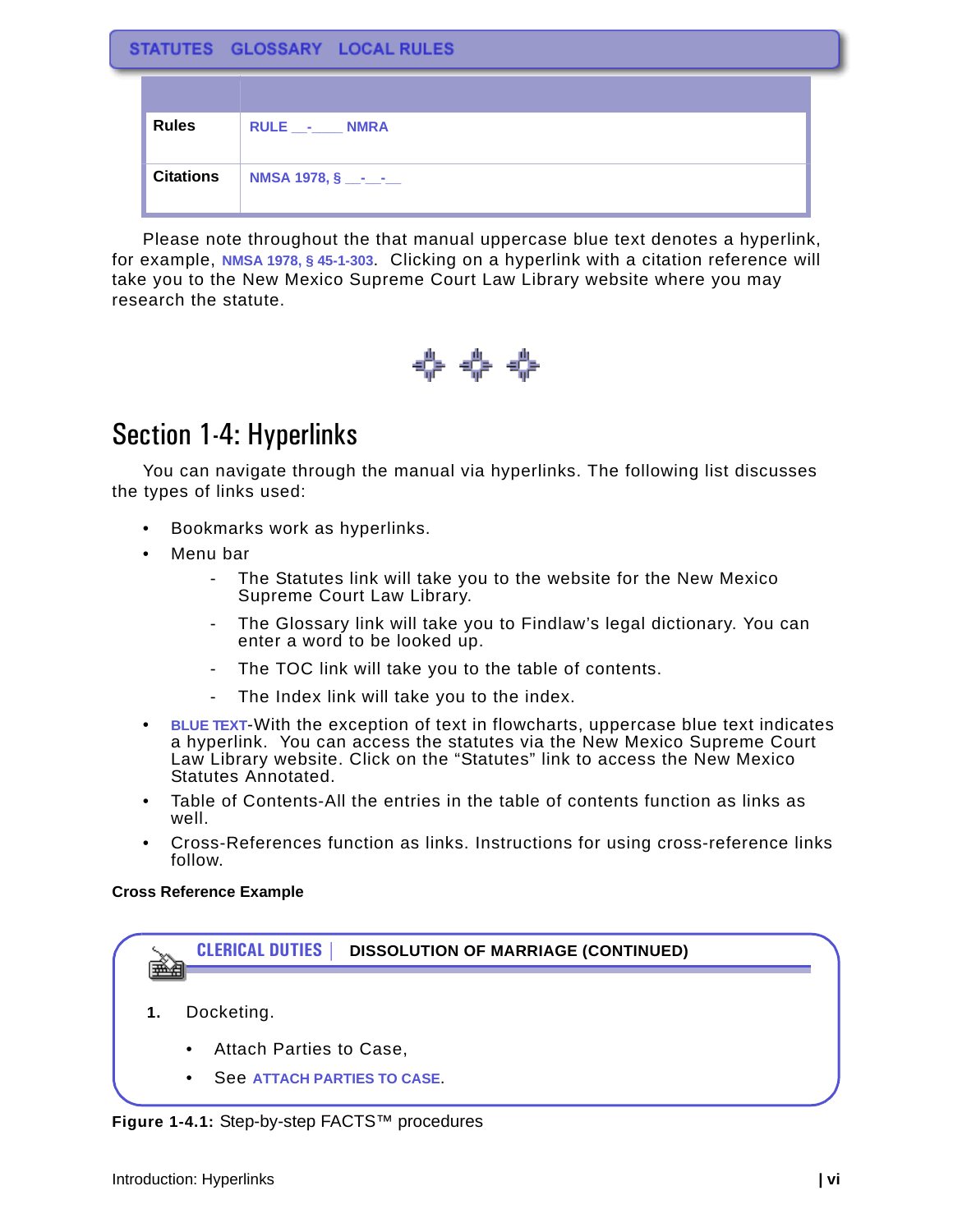| <b>0</b> Step-by-step FACTS™ | Click on the blue hyperlink after "See" to go to         |  |  |  |  |  |
|------------------------------|----------------------------------------------------------|--|--|--|--|--|
| procedures                   | <sup>⊥</sup> step-by-step FACTS <sup>™</sup> procedures. |  |  |  |  |  |



## <span id="page-6-0"></span>Section 1-5: FACTS™ Procedures Chapters

The chapters for FACTS™ procedures provide step-by-step instructions for completing FACTS™ screens. Please read the cautionary note below prior to working in FACTS™.



The following conventions are used for detailed FACTS™ procedures:

• If a field is shaded lilac, **ENTER** through. See **[\(FIGURE: 1-5.1\)](#page-7-0)**.